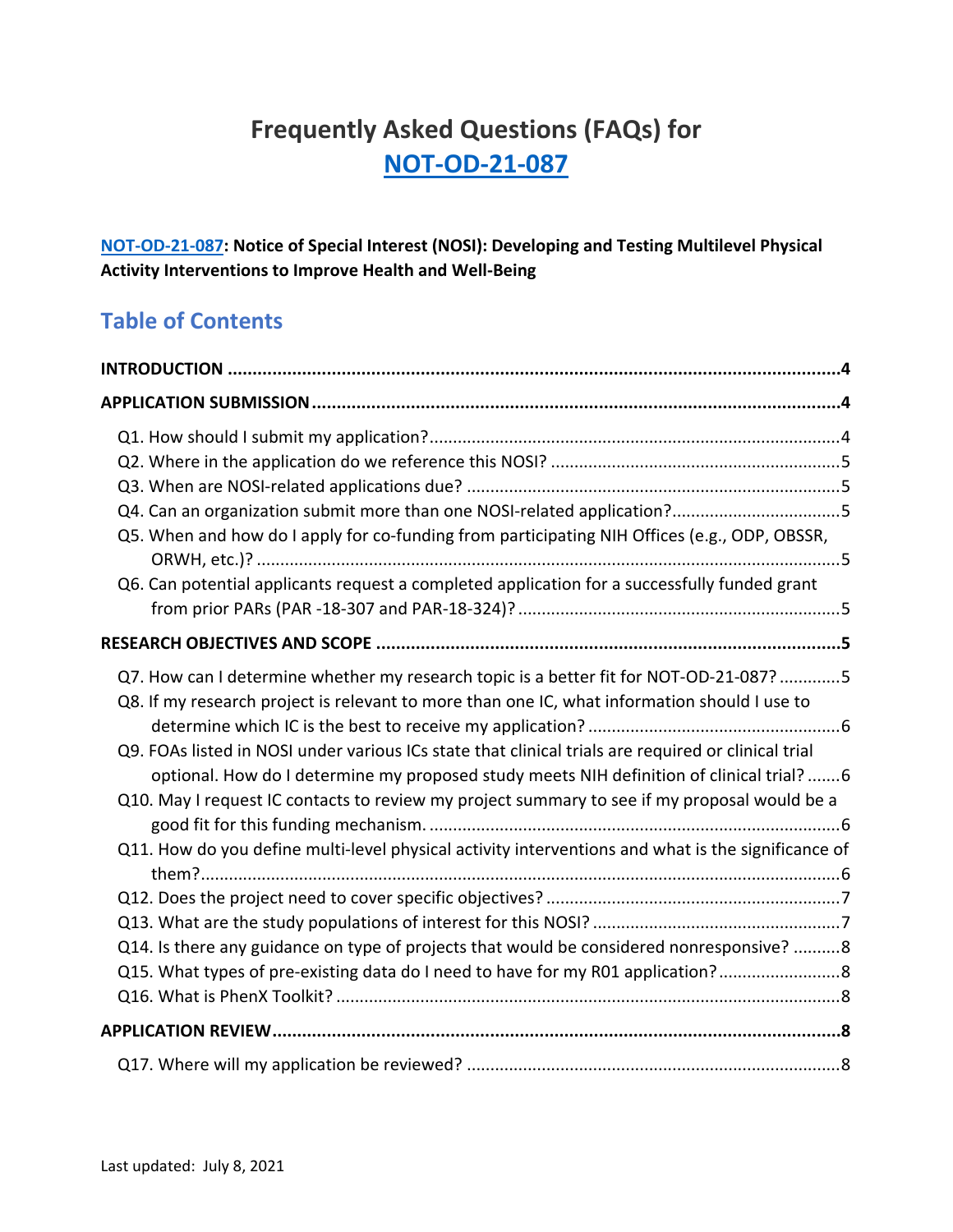| Q18. What if I apply to one IC and then after the first scientific review opt to submit to another                                                                                     |  |
|----------------------------------------------------------------------------------------------------------------------------------------------------------------------------------------|--|
|                                                                                                                                                                                        |  |
| Q20. Is it best to request a particular study section? How do I ensure that my application is                                                                                          |  |
|                                                                                                                                                                                        |  |
|                                                                                                                                                                                        |  |
|                                                                                                                                                                                        |  |
|                                                                                                                                                                                        |  |
| Q22. Are early stage investigators less likely to receive funding as a PI for a non-profit                                                                                             |  |
|                                                                                                                                                                                        |  |
|                                                                                                                                                                                        |  |
| Q23. Could you clarify the multilevel physical activity intervention definition for this NOSI?10                                                                                       |  |
| Q24. Does NICHD have an R15 and R21 program that is part of this NOSI?10                                                                                                               |  |
| Q25: In this NOSI, I do not see the NICHD FOA for R21. Do we apply to the parent R21 FOA, PA-                                                                                          |  |
|                                                                                                                                                                                        |  |
| Q26. Does NICHD have R34 (planning grant for clinical trials/research project) under this                                                                                              |  |
|                                                                                                                                                                                        |  |
| Q28. How many applications are expected to be funded under this NOSI?11                                                                                                                |  |
| Q29: Given the strong emphasis on physical activity (PA) as an outcome, is there a preference                                                                                          |  |
|                                                                                                                                                                                        |  |
| Q30: Would you mind clarifying how this NOSI applications will be reviewed? Will they be                                                                                               |  |
| assigned to current councils from each institute, or there are plans to have a dedicated                                                                                               |  |
|                                                                                                                                                                                        |  |
| Q31. What is meant by "co-funds" for ORWH? Would we apply to a different IC and ORWH may<br>contribute to funding the proposal? If that's the case, how would we bring the proposal to |  |
|                                                                                                                                                                                        |  |
| Q32: It was mentioned earlier that this NOSI is replacing prior announcements for R21 and                                                                                              |  |
|                                                                                                                                                                                        |  |
| Q33: Is the PhenX toolkit relevant to individual and interpersonal levels of this NOSI?12                                                                                              |  |
| Q34: How would the NIH Stage Model be used to address multiple levels? To clarify perhaps, can                                                                                         |  |
| the NIH stage model be used instead of the socio-ecological model system?12                                                                                                            |  |
| Q35: In discussing a physical activity outcome, do you mean outcomes such as steps/day,                                                                                                |  |
| minutes of walking/week, six-minute walk test, or other specific outcomes?12                                                                                                           |  |
| Q36: If the PI is an early investigator not currently funded by NIH but has a strong C01 or team                                                                                       |  |
| that have had funding from NIH would these applications be considered? 12                                                                                                              |  |
| Q37: What if you have a grant pending review in an upcoming study section that fits this NOSI                                                                                          |  |
| but was submitted before it was published? Is there a way to associate the application with                                                                                            |  |
|                                                                                                                                                                                        |  |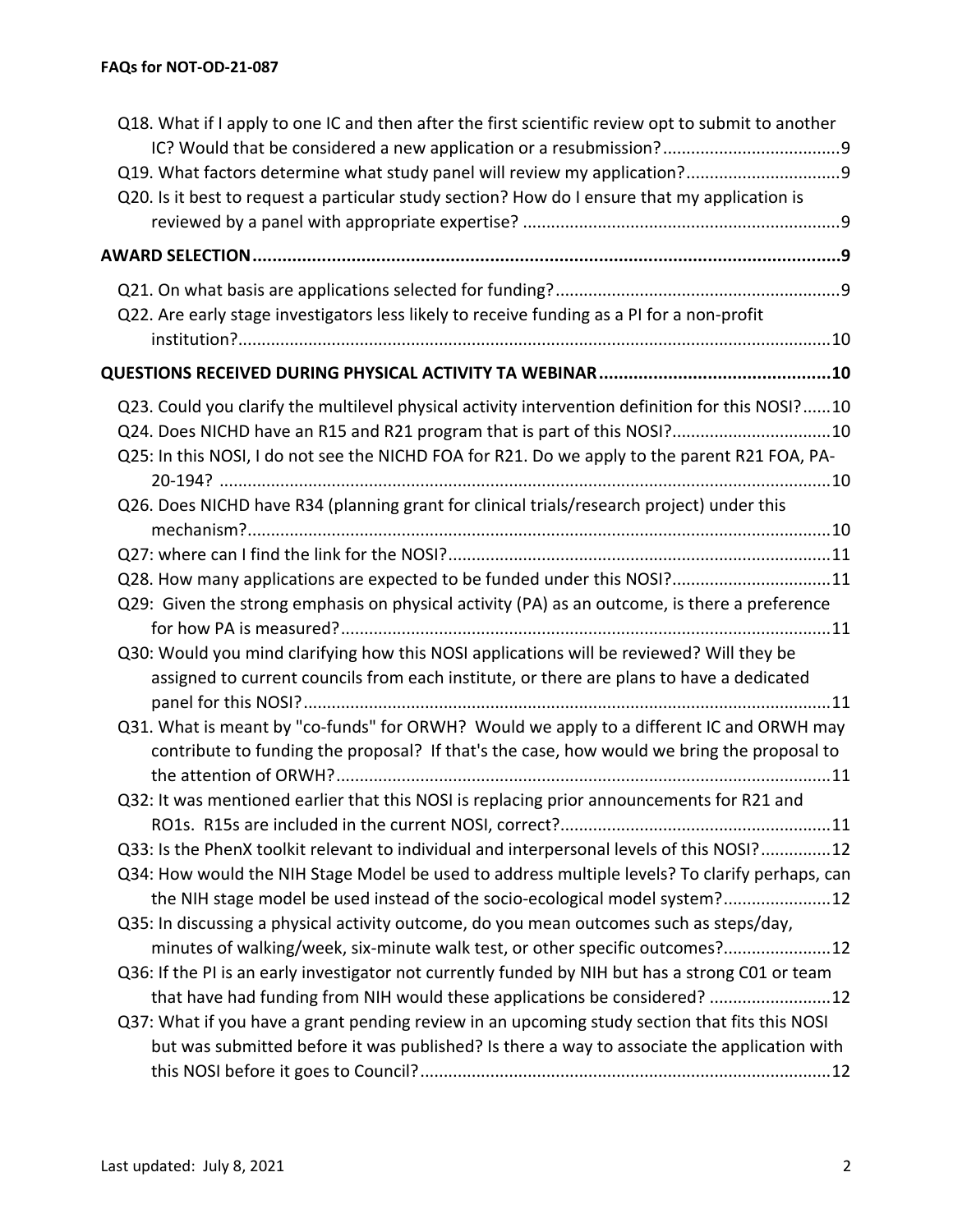| Q38: NIMH talked about addressing "serious mental illness" but did not talk about prevention. |  |
|-----------------------------------------------------------------------------------------------|--|
| Will the Institute consider prevention of symptoms of mental illness with a physical activity |  |
|                                                                                               |  |
| Q39: Is there general enthusiasm for multilevel interventions where the interpersonal         |  |
|                                                                                               |  |
| Q40: When I go through the NOSI, I saw some information like "NICHD's FOAs for this NOSI      |  |
| include the following or their subsequent reissued equivalents." Does it mean we can apply    |  |
| those R01/03/15 topics using this NOSI "multilevel physical activity intervention"? Or how    |  |
|                                                                                               |  |
| Q41: Would observational studies fit in the scope of the NOSI if they are observing how       |  |
| community level systems changes can impact PA? For instance, thinking of active               |  |
|                                                                                               |  |
|                                                                                               |  |
| KEY OF ABBREVIATED TERMS ……………………………………………………………………………………………14                                |  |
|                                                                                               |  |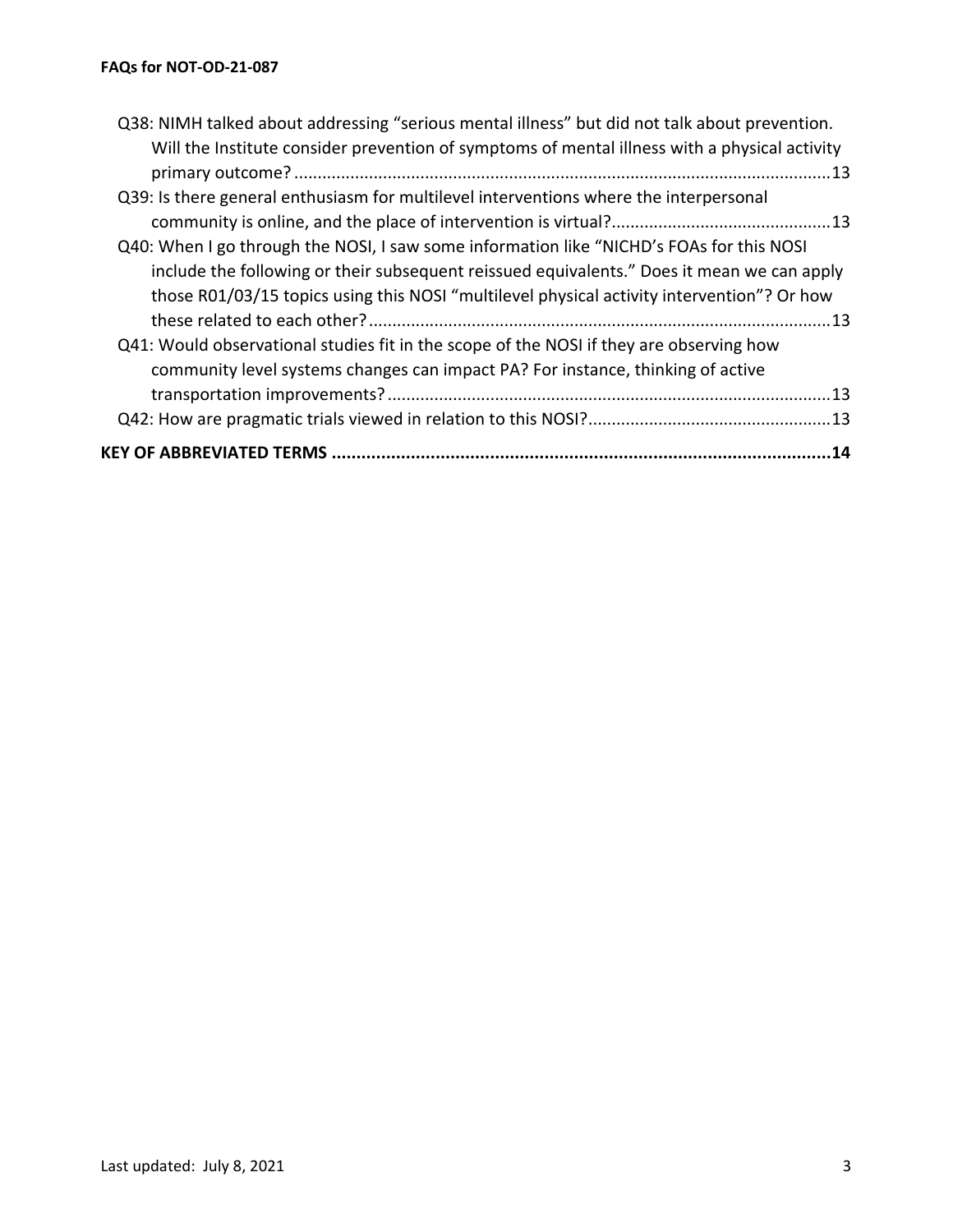# <span id="page-3-0"></span>**INTRODUCTION**

The Notice of Special Interest (NOSI) [NOT-OD-21-087](https://grants.nih.gov/grants/guide/notice-files/NOT-OD-21-087.html) encourages highly innovative and promising translational research to improve our understanding on increasing and maintaining healthenhancing physical activity using multi-level interventions in a wide range of population groups across the lifespan. This includes efficacy, effectiveness and dissemination and implementation studies. It also includes support for pilot, exploratory, or developmental work in preparation for full-scale, fully powered efficacy studies, preliminary feasibility studies, as well as expanded feasibility work for a discrete, specified, circumscribed project that is based on well-established theory, existing data and evidence-based interventions.

To date, there are 13 NIH Institutes and Centers, and Offices participating in this NOSI. This NOSI replaces two expired NIH funding announcements. [PAR-18-307:](https://grants.nih.gov/grants/guide/pa-files/PAR-18-307.html) Developing Interventions for Health-Enhancing Physical Activity (R21/R33 - Clinical Trial Optional) and [PAR-18-324:](https://grants.nih.gov/grants/guide/pa-files/par-18-324.html) Testing Interventions for Health-Enhancing Physical Activity (R01 - Clinical Trial Optional). In addition, the following notices were published to inform prospective applicants and research community that two Physical Activity PARs were reissued with new and revised research priorities - [NOT-OD-21-](https://grants.nih.gov/grants/guide/notice-files/NOT-OD-21-085.html) [085](https://grants.nih.gov/grants/guide/notice-files/NOT-OD-21-085.html) and [NOT-OD-21-086.](https://grants.nih.gov/grants/guide/notice-files/NOT-OD-21-086.html)

<span id="page-3-3"></span>It is important to note that most NIH Offices (ODP, OBSSR, ORWH, etc.) **do not** hold or manage grants. However, these Offices may consider providing co-funding support for grants that the participating Institutes and Centers decide to fund. **All investigators planning to submit an application in response to this NOSI are strongly encouraged to contact and discuss their proposed research/aims with program staff/scientific contacts listed on this NOSI well in advance of the application receipt date to better determine appropriateness and interest of the relevant Institute.** Applicants must select the IC and associated FOA to use for submission. The selection must align with the IC requirements listed to be considered responsive to that FOA. The Scientific/Research Contacts are named under *Section VII, Scientific Research Contacts* section.

The frequently asked questions listed below address general questions from prospective investigators in the field. In addition, this document also includes questions that were submitted prior to or during the technical assistance webinar in response to this NOSI. A recording of this webinar and the presentation slides can be found on the ODP website

# <span id="page-3-1"></span>**APPLICATION SUBMISSION**

#### <span id="page-3-2"></span>**Q1. How should I submit my application?**

A1. Applicants must select the IC and associated FOA to use for submission of an application in response to this NOSI. The selection must align with the IC requirements listed to be considered responsive to that FOA. Applications must be submitted electronically and follow the instructions in the SF424 (R&R) Application Guide, except where instructed to do otherwise (in the FOA or in a Notice from NIH Guide for Grants and Contracts).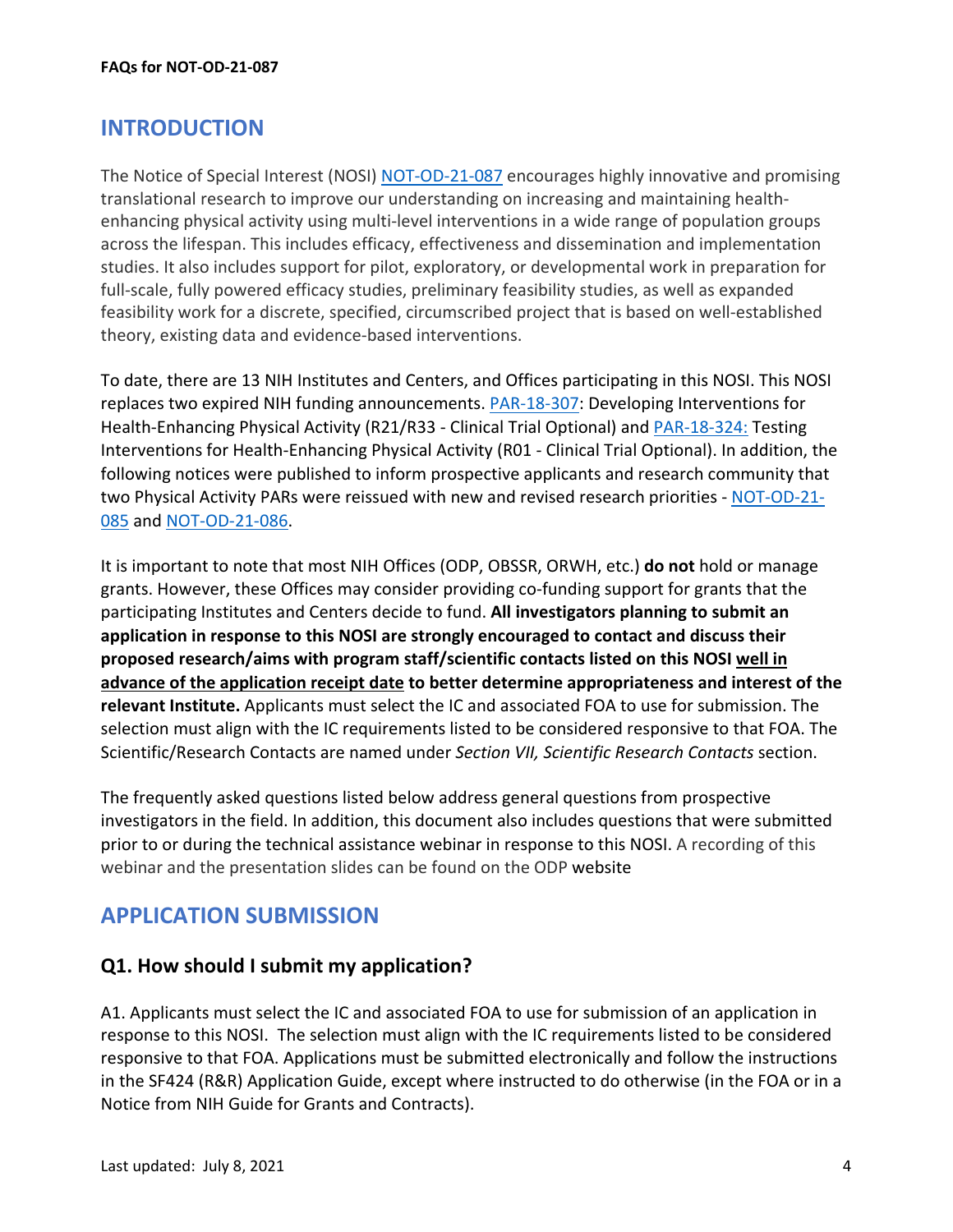#### <span id="page-4-0"></span>**Q2. Where in the application do we reference this NOSI?**

A2. Applicants must include "NOT-OD-21-087" (without quotation marks) in the Agency Routing Identifier field (box 4B) of the SF424 R&R form. Applications without this information in box 4B will not be considered for this initiative.

#### <span id="page-4-1"></span>**Q3. When are NOSI-related applications due?**

A3. This notice applies to due dates on or after June 5, 2021 and subsequent receipt dates through February 16, 2024. Applicants must select the IC and associated FOA to use for submission of an application in response to this NOSI. First available application due dates are also listed for each FOA in respective IC section.

#### <span id="page-4-2"></span>**Q4. Can an organization submit more than one NOSI-related application?**

A4. Yes. Applicant organizations may submit more than one application, provided that each application is scientifically distinct. The NIH will not accept duplicate or highly overlapping applications under review at the same time.

### <span id="page-4-3"></span>**Q5. When and how do I apply for co-funding from participating NIH Offices (e.g., ODP, OBSSR, ORWH, etc.)?**

A5. Applicants do not directly apply for co-funding to the participating NIH Offices. IC program staff may request co-funding for meritorious applications that ICs are interested in funding.

### <span id="page-4-4"></span>**Q6. Can potential applicants request a completed application for a successfully funded grant from prior PARs (PAR -18-307 and PAR-18-324)?**

A6. NIH only releases grant applications from successful grants through the Freedom of Information Act request process. However, the [NIH RePORTER](https://projectreporter.nih.gov/reporter.cfm) website does provide some details of funded applications that might be of interest to potential applicants. [NIH RePORTER](https://projectreporter.nih.gov/reporter.cfm) is an electronic tool that allows users to search a database of NIH-funded research projects and access publications and patents resulting from NIH funding.

# <span id="page-4-5"></span>**RESEARCH OBJECTIVES AND SCOPE**

#### <span id="page-4-6"></span>**Q7. How can I determine whether my research topic is a better fit for NOT-OD-21- 087?**

A7: Investigators must carefully review the specific research interests of NIH Institutes and Centers that are participating in this NOSI. In addition, they are strongly encouraged to contact and discuss their proposed research/aims with Program staff/Scientific Contacts listed on this NOSI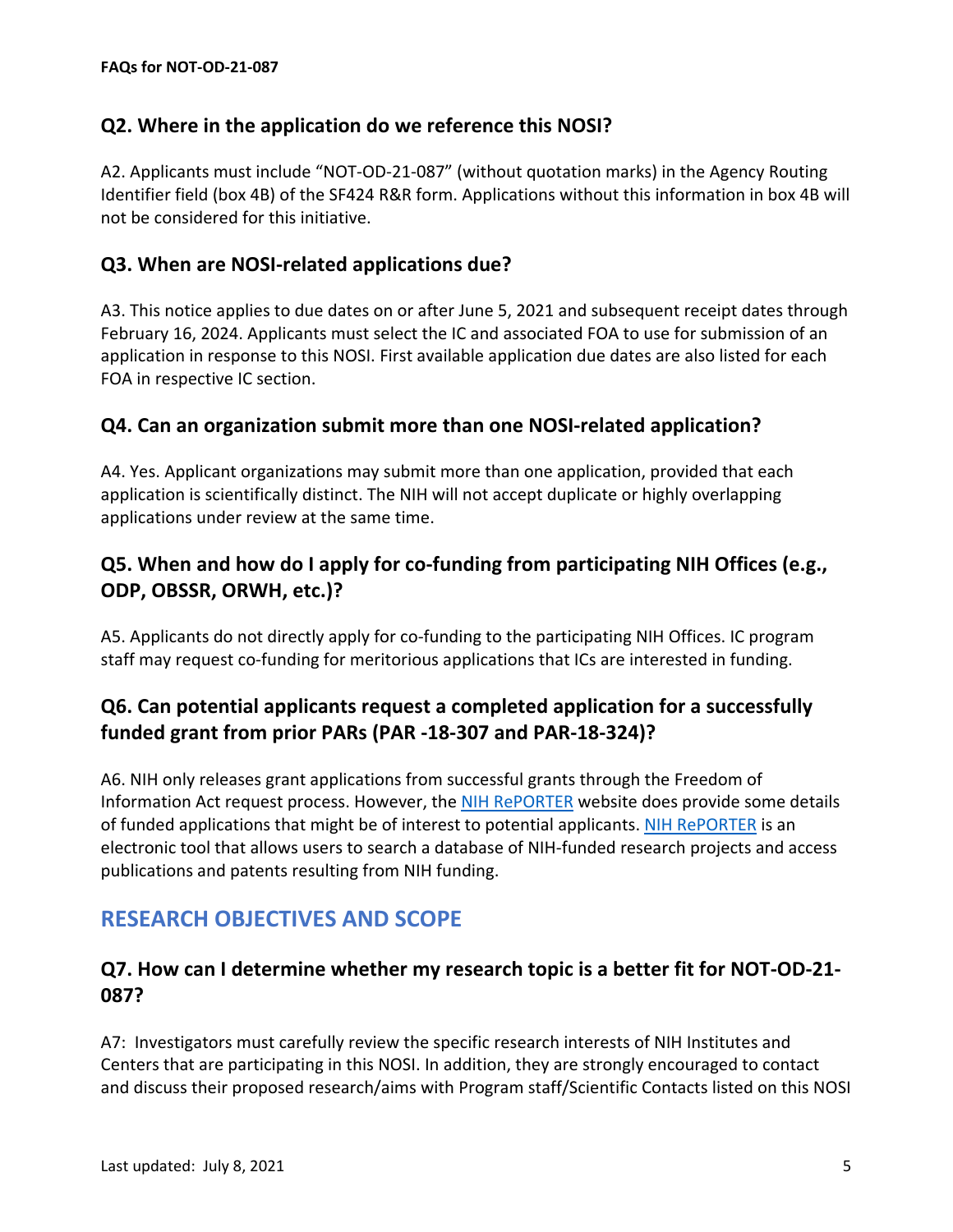well in advance of the application receipt date to better determine appropriateness and interest of the relevant Institute.

# <span id="page-5-0"></span>**Q8. If my research project is relevant to more than one IC, what information should I use to determine which IC is the best to receive my application?**

A8. Applicants whose research may be relevant to more than one NIH IC are highly encouraged to discuss potential research aims with the Scientific/Research Contacts at participating ICs well in advance of the application deadline to ensure overall fit of the proposed research with programmatic priorities, as stated in the NOSI (see [Scientific Research Contacts section\)](https://grants.nih.gov/grants/guide/notice-files/NOT-OD-21-087.html). The Contacts are the most appropriate individuals to help applicants identify alternative FOAs if it is determined that the applicant's research goals are not well-aligned with any of the participating IC's research priorities. The research interests and priority research areas of each participating IC are outlined in each FOA.

# <span id="page-5-1"></span>**Q9. FOAs listed in NOSI under various ICs state that clinical trials are required or clinical trial optional. How do I determine my proposed study meets NIH definition of clinical trial?**

A9. Both applications that either propose and those that do not propose clinical trial(s) will be accepted for these funding opportunities. Applicants proposing to conduct a clinical trial should review the [NIH Definition of a Clinical Trial](https://grants.nih.gov/policy/clinical-trials/definition.htm) to determine whether or not you are conducting a clinical trial. It states a clinical trial is "a research study in which one or more human subjects are prospectively assigned to one or more interventions (which may include a placebo or other control) to evaluate the effects of those interventions on health-related biomedical or behavior outcomes." A [decision tool](https://grants.nih.gov/ct-decision/index.htm) is available to assist with the determination.

# <span id="page-5-2"></span>**Q10. May I request IC contacts to review my project summary to see if my proposal would be a good fit for this funding mechanism.**

A10. Yes, prospective applicants are highly encouraged to share their specific aims page with scientific/research contacts listed in the NOSI. Their names and contact information are found in the NOT-OD-21-087 under Section VII. Agency Contact.

### <span id="page-5-3"></span>**Q11. How do you define multi-level physical activity interventions and what is the significance of them?**

A11. For the purposes of this NOSI multi-level is defined as influencing at least two levels of influence (e.g., incorporate intervention targets at the intrapersonal, interpersonal, organizational, community, and/or public policy levels). Interventions provided simultaneously at several levels across the Socio-Ecological Model are most likely to be successful in achieving increases in physical activity. Applicants are encouraged to use the Socio-Ecological Model for conceptualizing multilevel interventions. For example, an intervention might focus on incorporating components of a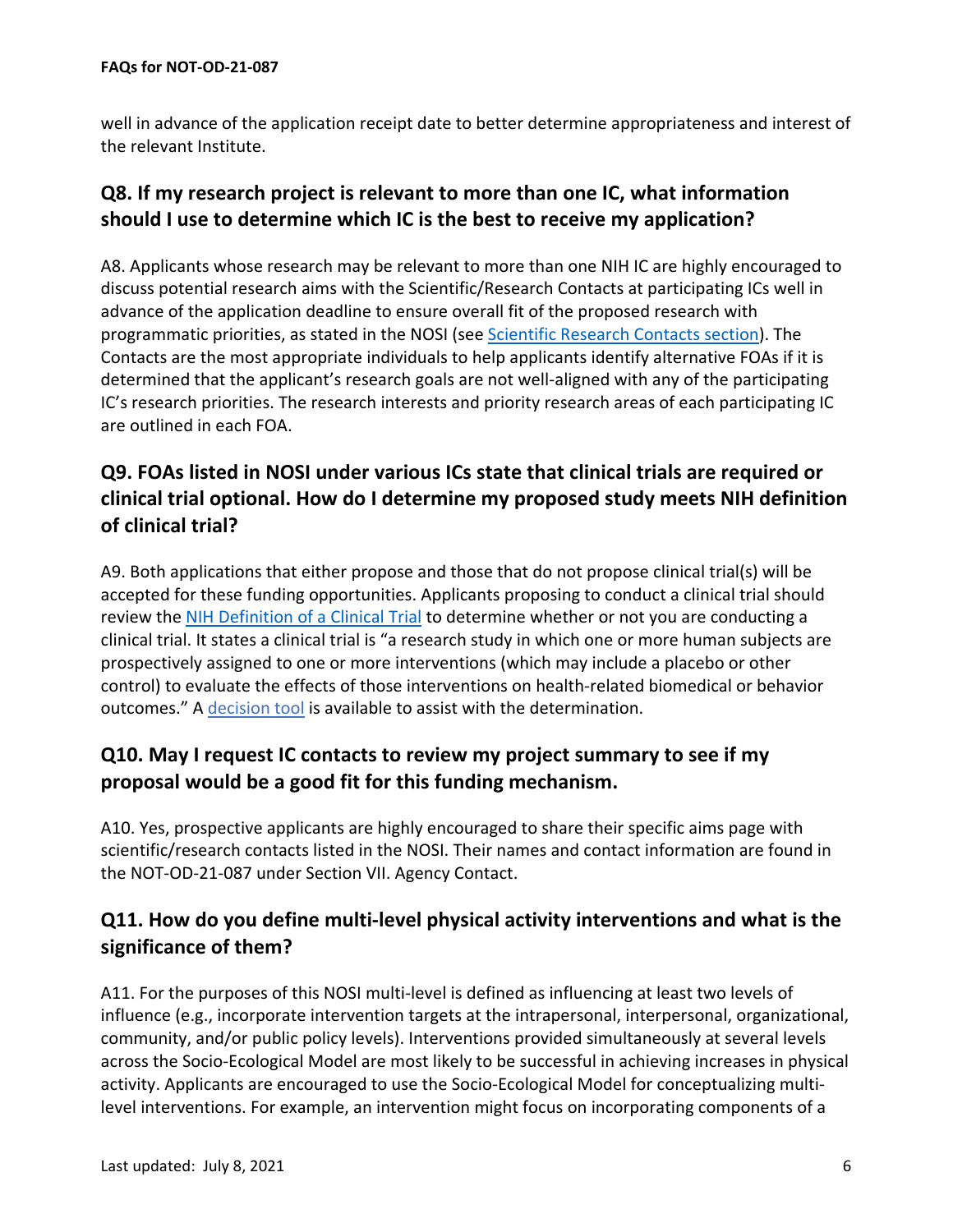healthy diet in combination with increasing physical activity at a school or workplace. Likewise, an intervention might include technology-based challenges at the interpersonal level, as well as the initiation/strengthening of joint-use agreements for community members to use recreation facilities at the public policy level. Intervention settings can include, but are not limited to, healthcare settings, worksites, households, schools, green space, parks and recreation centers, other community organizations and settings, or entire communities.

#### <span id="page-6-0"></span>**Q12. Does the project need to cover specific objectives?**

A12. At minimum, the proposed study must: 1)include physical activity as one of the primary outcomes 2) inform development of or test an intervention or program that acts on at least two socioecological domains or levels; and 3) demonstrate high potential for scalability and sustainability.

#### <span id="page-6-1"></span>**Q13. What are the study populations of interest for this NOSI?**

A13. A wide range of Studies that responsiveness to this NOSI should include wide range of population across the lifespan, and in diverse populations, particularly those at high risk for sedentary behavior, those at high risk for disease conditions associated with inactivity, and those at risk for food insecurity. Populations of interest include, but are not limited to:

- Sedentary or inactive individuals or groups of all ages
- Persons or groups at high risk for conditions associated with inactivity (e.g., overweight, obesity, etc.)
- Person with a disease (e.g., malnutrition, cancer, age-related diseases, etc.) or condition (e.g., serious mental illness, nicotine dependence, etc.) that might be improved by physical activity
- NIH-designated populations who experience health disparities in the United States (which include racial and ethnic minority groups (Blacks or African Americans, Hispanics or Latinos, American Indians and Alaska Natives, Asian Americans, Native Hawaiians and other Pacific Islanders), less privileged socioeconomic status, sexual and gender minorities, and underserved rural populations
- Eligible participants of major food and nutrition assistance programs (e.g., Supplemental Nutrition Assistance Program, Child Nutrition Programs and Women Infants and Children Program, etc.) and other food distribution programs
- Eligible participants of social service or community programs, such as child welfare and justice programs
- Persons with physical, developmental, or intellectual disabilities
- Underserved populations at higher risk for conditions associated with inactivity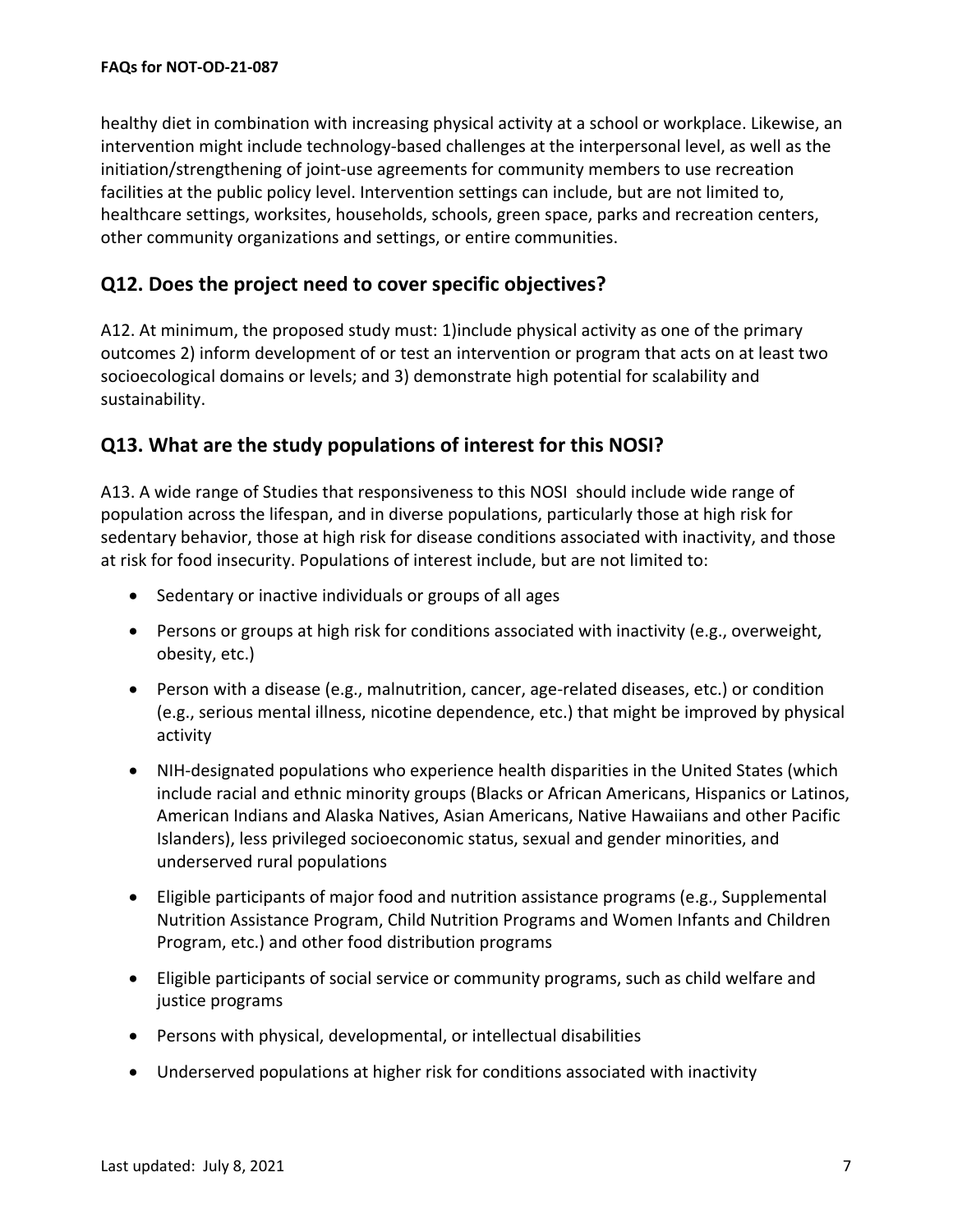• Populations in communities with a high burden of health disparities (e.g., geographic regions like the Mississippi Delta or Appalachia, rural and urban neighborhoods, etc.) with low physical activity levels

### <span id="page-7-0"></span>**Q14. Is there any guidance on type of projects that would be considered nonresponsive?**

A14. Yes, projects that fall into these two categories would be considered non-responsive  $-1$ ) Projects that do not include physical activity as one of the primary outcomes 2) Projects that do not consider more than one level of analysis (individual, interpersonal, institutional, community, and policy)

#### <span id="page-7-1"></span>**Q15. What types of pre-existing data do I need to have for my R01 application?**

A15. Generally, feasibility and pilot data are expected for R01 applications. Special considerations might be given for [Early Stage Investigators](https://grants.nih.gov/policy/early-investigators/index.htm) (ESIs). Applicants are strongly encouraged to reach out to one or more of the Scientific/Research Contacts from the participating ICs listed in the NOSI to discuss potential research aims, to determine project fit with programmatic research priorities, and to gain an understanding about what data might be expected for a given study

#### <span id="page-7-2"></span>**Q16. What is PhenX Toolkit?**

A16. The PhenX Toolkit (consensus measures for Phenotypes and eXposures) provides recommended standard data collection protocols for conducting biomedical research. The protocols are selected by Working Groups of domain experts using a consensus process, which includes the scientific community. The Toolkit provides detailed protocols for collecting data and tools to help investigators incorporate these protocols into their studies. Using protocols from the PhenX Toolkit facilitates cross-study analysis, potentially increasing the scientific impact of individual studies. In particular, human-subject studies should incorporate SDOH measures from the Core and Specialty collections that are available in the Social Determinants of Health Collection of the [PhenX Toolkit.](https://www.phenxtoolkit.org/)

# <span id="page-7-3"></span>**APPLICATION REVIEW**

#### <span id="page-7-4"></span>**Q17. Where will my application be reviewed?**

A17. Applications will be evaluated for scientific and technical merit by an appropriate Scientific Review Groups convened by the Center for Scientific Review (CSR), in accordance with [NIH peer](https://grants.nih.gov/grants/guide/url_redirect.htm?id=11154)  [review policy and procedures.](https://grants.nih.gov/grants/guide/url_redirect.htm?id=11154) Assignment to a Scientific Review Group will be shown in the eRA Commons.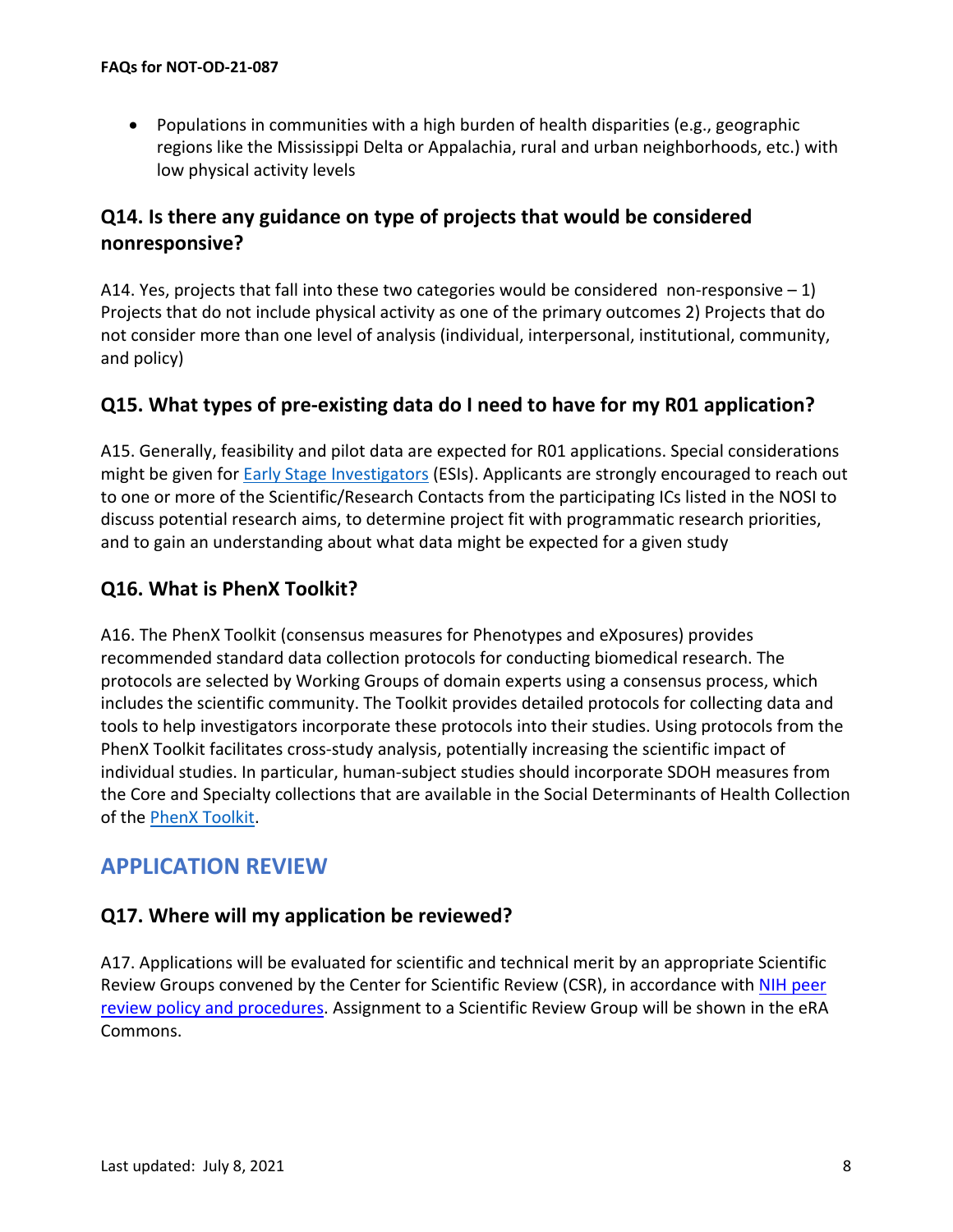# <span id="page-8-0"></span>**Q18. What if I apply to one IC and then after the first scientific review opt to submit to another IC? Would that be considered a new application or a resubmission?**

A18. Several factors are used to determine whether an application is considered a new application or a resubmission, and the Scientific/Research Contacts listed in each FOA are the most appropriate individuals to contact regarding this [\(see Scientific/Research Contacts statement](#page-3-3)  [above\)](#page-3-3). In this case, it is very important to have a discussion with Scientific/Research Contact from the "new" IC. Refer to the [OER Glossary](https://grants.nih.gov/grants/guide/url_redirect.htm?id=11116) and the SF424 (R&R) Application Guide for details about application types.

#### <span id="page-8-1"></span>**Q19. What factors determine what study panel will review my application?**

A19. All grant applications submitted to the NIH go to the Division of Receipt and Referral (DRR) within the CSR. For more information on the Receipt and Referral process, see [CSR: Submission](https://public.csr.nih.gov/ForApplicants/SubmissionAndAssignment)  [and Assignment Process.](https://public.csr.nih.gov/ForApplicants/SubmissionAndAssignment) Prior to submitting your application, questions regarding the scientific review process can be discussed with the Scientific/Research Contact(s) from the participating IC(s) [\(see Scientific/Research Contacts statement above\)](#page-3-3) or with a Scientific Review Officer from CSR.

### <span id="page-8-2"></span>**Q20. Is it best to request a particular study section? How do I ensure that my application is reviewed by a panel with appropriate expertise?**

A20. Applications are assigned for review based on relevance of that application to the guidelines of an individual study section as well as administrative requirements such as pre-determined review clustering agreements. NIH will consider all assignment requests. However, it is not always possible to assign an application to the requested study section. The [Assisted Referral Tool \(ART\)](https://public.csr.nih.gov/ForApplicants/ArtHome) was developed by the CSR to recommend potentially appropriate study sections. The information you provide ART is only used to recommend study sections; recommendations made by ART are solely for the benefit of the user and there is no guarantee that your application will be assigned to one of the study sections identified by ART.

# <span id="page-8-3"></span>**AWARD SELECTION**

#### <span id="page-8-4"></span>**Q21. On what basis are applications selected for funding?**

A21. Applications will be selected for funding based on scientific merit, current NIH program research priorities, and availability of funds. Applicants are highly encouraged to discuss potential research aims with the Scientific/Research Contacts from the participating ICs to determine fit with programmatic research priorities [\(see Scientific/Research Contacts statement above\)](#page-3-3).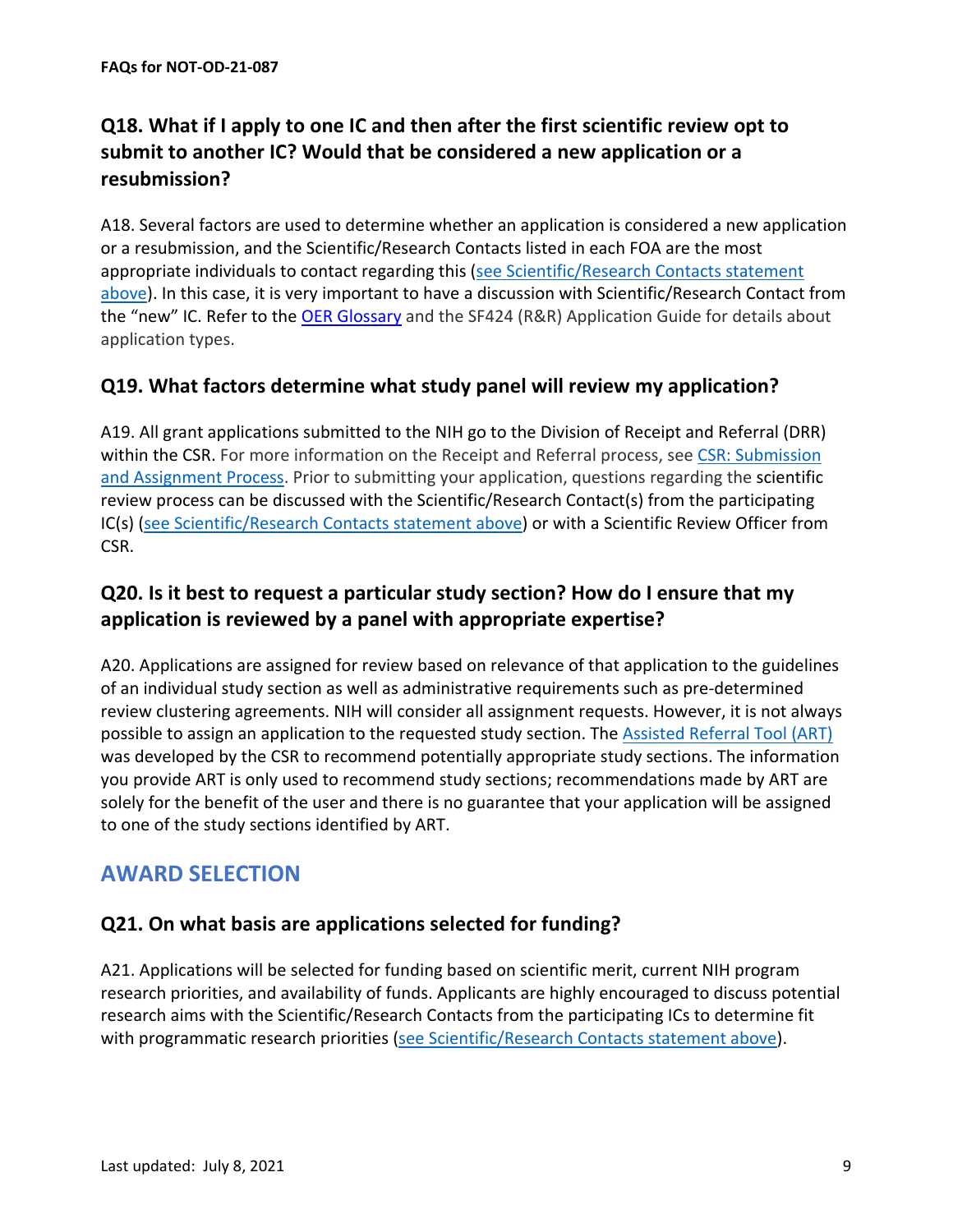# <span id="page-9-0"></span>**Q22. Are early stage investigators less likely to receive funding as a PI for a nonprofit institution?**

A22. Applicants from non-profit institutions are not less likely to receive funding. Specific policies that support early stage investigators are highlighted [here \(https://grants.nih.gov/policy/early](https://grants.nih.gov/policy/early-investigators/index.htm)[investigators/index.htm\)](https://grants.nih.gov/policy/early-investigators/index.htm).

# <span id="page-9-1"></span>**QUESTIONS RECEIVED DURING PHYSICAL ACTIVITY TA WEBINAR**

#### <span id="page-9-2"></span>**Q23. Could you clarify the multilevel physical activity intervention definition for this NOSI?**

A23: For the purposes of this NOSI multi-level is defined as influencing at least two levels of influence (e.g., incorporate intervention targets at the intrapersonal, interpersonal, organizational, community, and/or public policy levels). Interventions provided simultaneously at several levels across the Socio-Ecological Model are most likely to be successful in achieving increases in physical activity. Applicants are encouraged to use the Socio-Ecological Model for conceptualizing multilevel interventions.

#### <span id="page-9-3"></span>**Q24. Does NICHD have an R15 and R21 program that is part of this NOSI?**

A24: Yes, the NICHD has a R21 that requires a clinical trial and a basic. The NOSI highlights specific areas of interests by participating ICs. Each participating IC has listed the FOAs that are relevant in their respective sections of the NOSI. For example, NICHD will accept R01, R21, R03 and R15 applications.

# <span id="page-9-4"></span>**Q25: In this NOSI, I do not see the NICHD FOA for R21. Do we apply to the parent R21 FOA, PA-20-194?**

A25: Yes, if you do not see a particular FOA of interest listed in the IC-specific table, you may apply to one of the NIH Parent Announcements listed in this NOSI. In this case, PA-20-194 is the correct one. Please make sure you include the NOSI number (NOT-OD-21-087) in the Agency Routing Identifier field (box 4B) of the SF424 R&R form.

### <span id="page-9-5"></span>**Q26. Does NICHD have R34 (planning grant for clinical trials/research project) under this mechanism?**

A26: No, NICHD does not have R34 listed in the NOSI, but you can locate relevant parent announcement.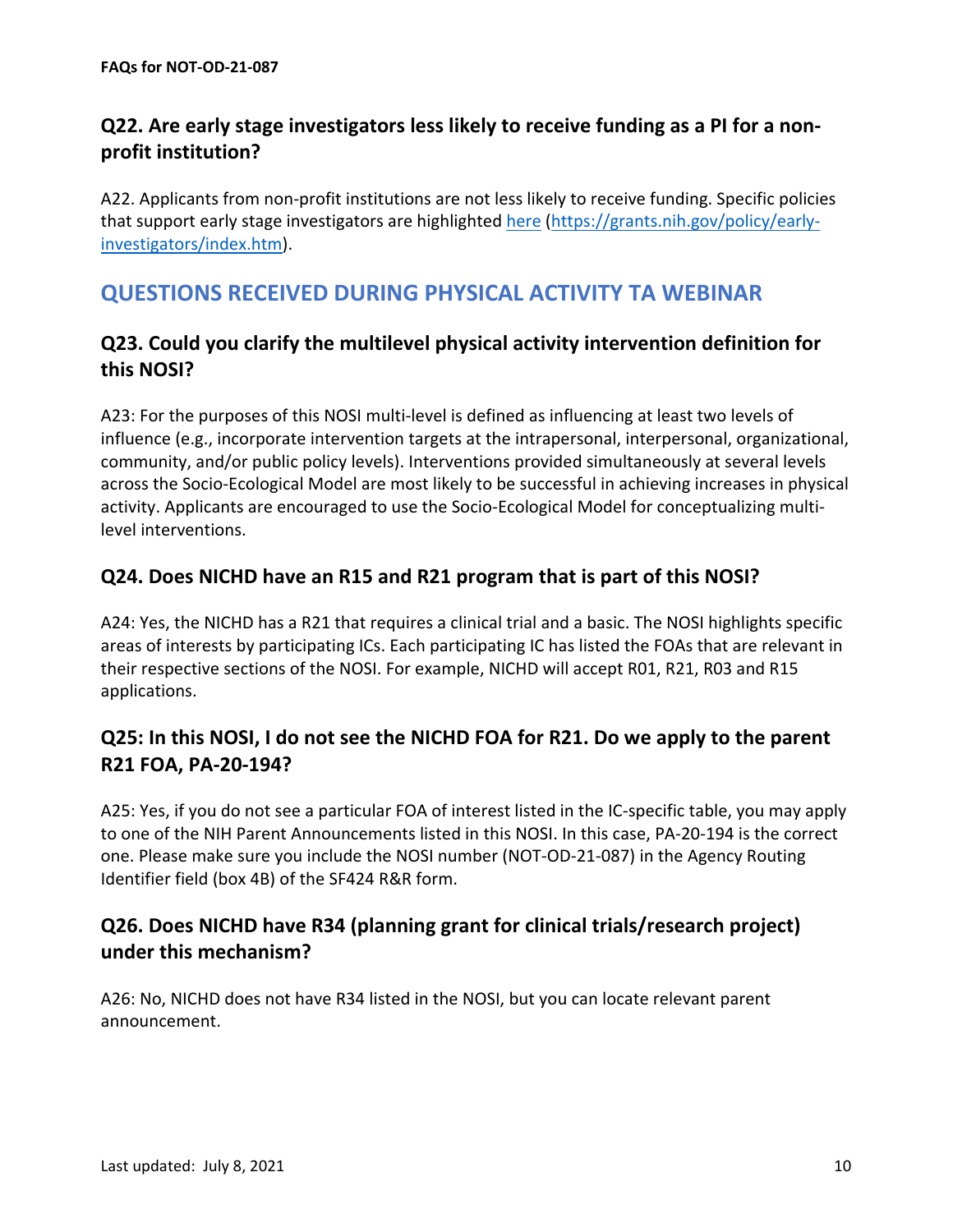#### <span id="page-10-0"></span>**Q27: where can I find the link for the NOSI?**

#### A27:<https://grants.nih.gov/grants/guide/notice-files/NOT-OD-21-087.html>

#### <span id="page-10-1"></span>**Q28. How many applications are expected to be funded under this NOSI?**

A28: There are no set number of applications connected to this NOSI. All applications should be targeted to FOAs specific to ICs, interested applicants are encouraged to reach out to the Scientific Contacts listed in the NOSI.

### <span id="page-10-2"></span>**Q29: Given the strong emphasis on physical activity (PA) as an outcome, is there a preference for how PA is measured?**

A29: Validated objective and self-report measurements of PA are encouraged across multiple levels. Since the measurement should match the innovative research question, and it's recommended that applicants contact program officers to discuss their aims and associated measurements.

# <span id="page-10-3"></span>**Q30: Would you mind clarifying how this NOSI applications will be reviewed? Will they be assigned to current councils from each institute, or there are plans to have a dedicated panel for this NOSI?**

A30: Applications will be evaluated for scientific and technical merit by an appropriate Scientific Review Groups convened by the Center for Scientific Review (CSR), in accordance with NIH peer [review policy and procedures.](https://grants.nih.gov/grants/guide/url_redirect.htm?id=11154) The application will be referred and reviewed based on the guidelines outlined in the FOA to which your application was submitted. Specific questions about the ideal FOA and/or review procedures should be directed to the Scientific/Research Contact listed in the FOA or those individuals listed in this NOSI (under the "Inquiries" section).

# <span id="page-10-4"></span>**Q31. What is meant by "co-funds" for ORWH? Would we apply to a different IC and ORWH may contribute to funding the proposal? If that's the case, how would we bring the proposal to the attention of ORWH?**

A31: ORWH doesn't have grant making authority, and they fund research in collaboration with other ICOs. Both ORWH and other ICs whose work is aligned with the proposal, could be named on the application. Also, the program director from the IC could be consulted prior to application and he/she could submit the application for cofunding consideration with ORWH.

# <span id="page-10-5"></span>**Q32: It was mentioned earlier that this NOSI is replacing prior announcements for R21 and RO1s. R15s are included in the current NOSI, correct?**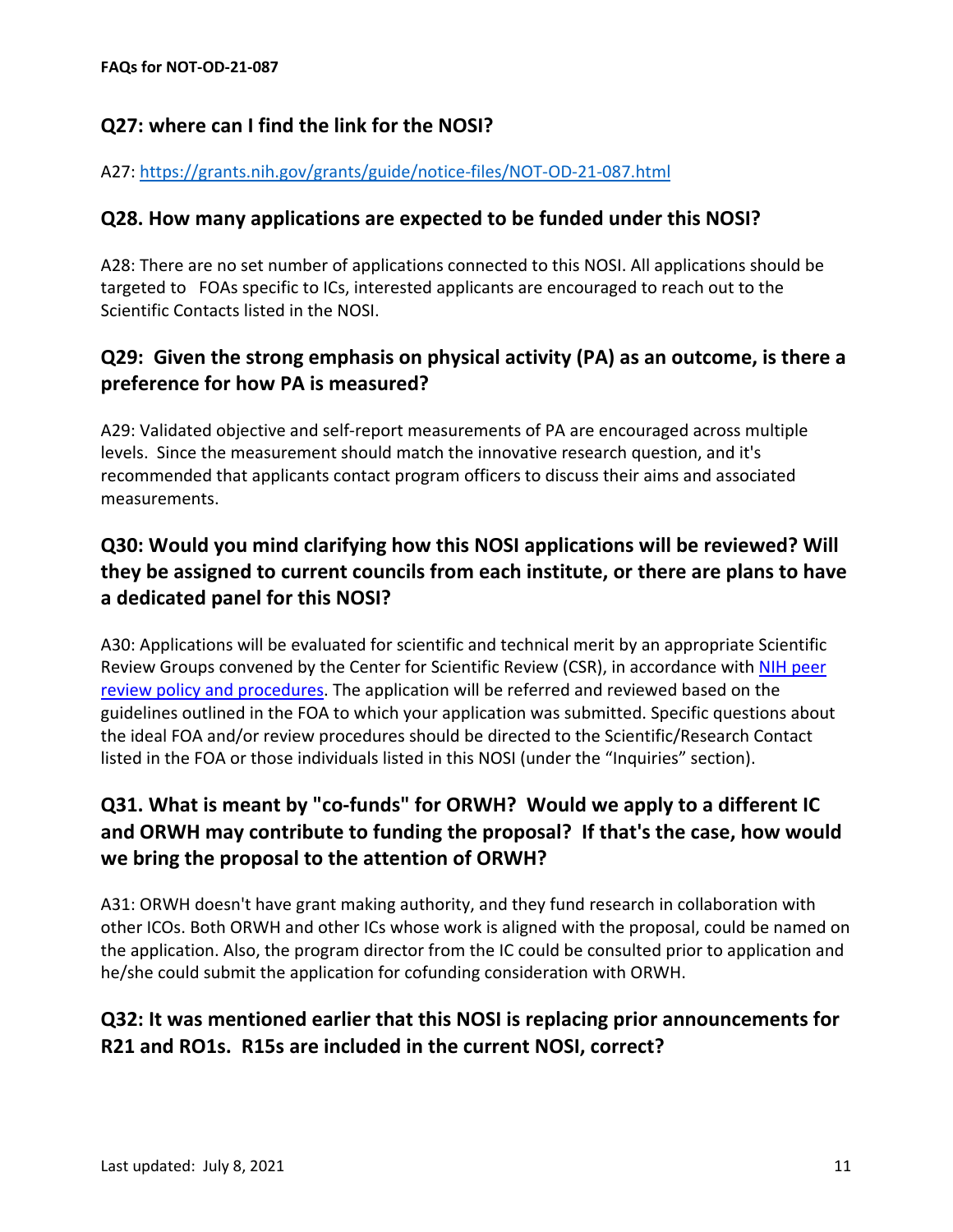A32: The NOSI highlights specific areas of interests by participating ICs. Each participating IC has listed the FOAs that are relevant in their respective sections of the NOSI. For example, NICHD will accept R01, R21, R03 and R15 applications. Look at the NOSI in each section and the IC's have listed the mechanisms that are relevant to each IC.

#### <span id="page-11-0"></span>**Q33: Is the PhenX toolkit relevant to individual and interpersonal levels of this NOSI?**

A33: Yes, please check the toolkit physical activity and physical fitness research domains to explore any recommended protocols - [https://www.phenxtoolkit.org/.](https://www.phenxtoolkit.org/)

# <span id="page-11-1"></span>**Q34: How would the NIH Stage Model be used to address multiple levels? To clarify perhaps, can the NIH stage model be used instead of the socio-ecological model system?**

A34: The [Stage Model](https://www.nia.nih.gov/research/dbsr/nih-stage-model-behavioral-intervention-development) is a model of behavioral intervention development composed of multiple stages. It is a framework to help investigators think about stage of their research intervention, refinement, pilot, efficacy testing etc. The [socioecological models](https://www.nimhd.nih.gov/about/overview/research-framework/nimhd-framework.html) offer a systematic approach by which population specific determinants for overall physical health and wellbeing can be identified, measured and analyzed. Both are different models.

# <span id="page-11-2"></span>**Q35: In discussing a physical activity outcome, do you mean outcomes such as steps/day, minutes of walking/week, six-minute walk test, or other specific outcomes?**

A35: It is up to the Principal Investigator (PI) to justify the relevance and selection of physical activity measure. It can be any of those outcomes, but PIs must justify the measure and relevance as a measure of physical activity.

# <span id="page-11-3"></span>**Q36: If the PI is an early investigator not currently funded by NIH but has a strong C01 or team that have had funding from NIH would these applications be considered?**

A36: Yes, early stage investigators are encouraged to apply.

# <span id="page-11-4"></span>**Q37: What if you have a grant pending review in an upcoming study section that fits this NOSI but was submitted before it was published? Is there a way to associate the application with this NOSI before it goes to Council?**

A37: Duplicate applications cannot be in review at the same time, per NIH guidelines. If you currently have an application in the review process, you need to wait for receive feedback from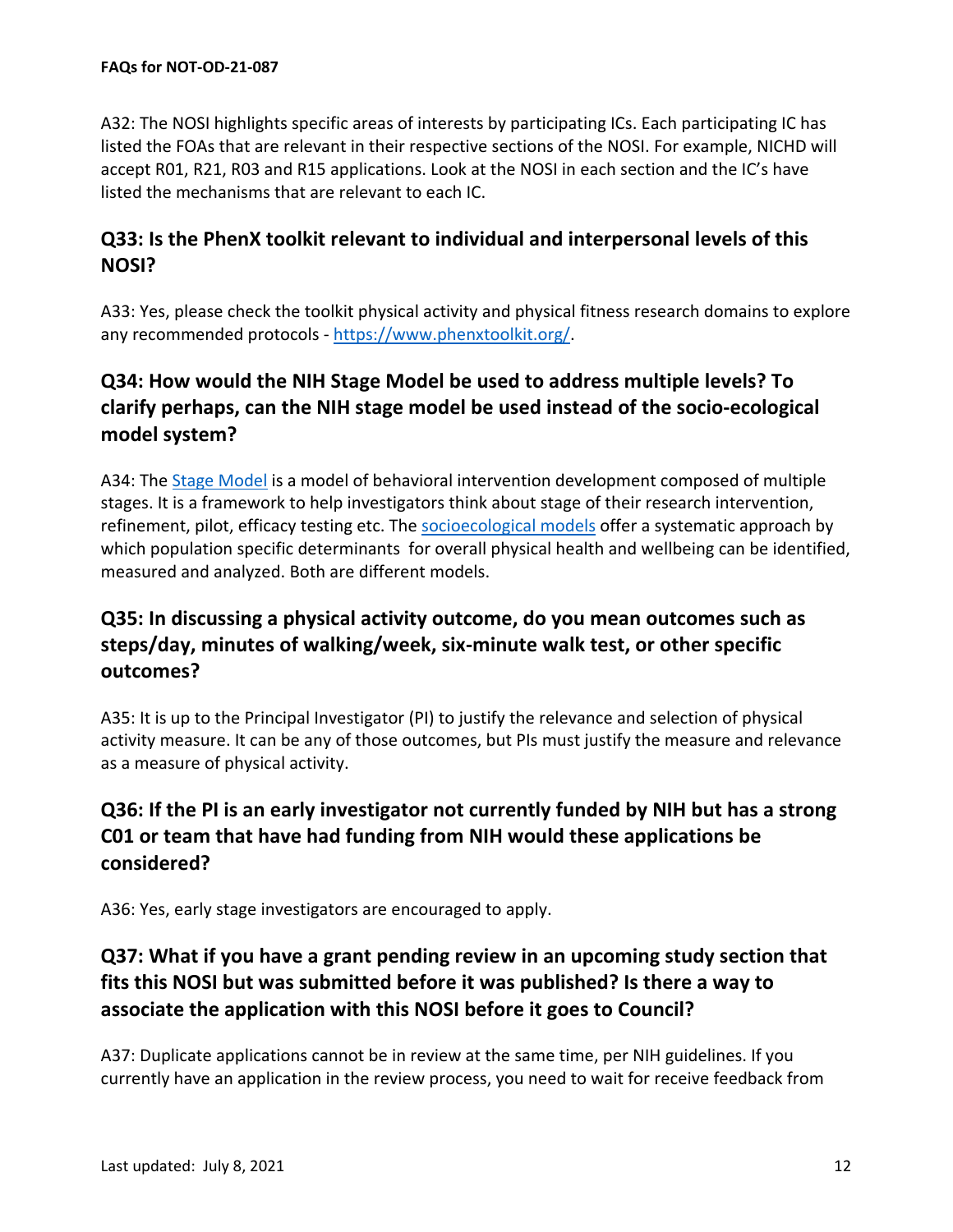NIH before submitting again. During the review process, reviewers certainly try to connect the application with relevant NOSIs.

# <span id="page-12-0"></span>**Q38: NIMH talked about addressing "serious mental illness" but did not talk about prevention. Will the Institute consider prevention of symptoms of mental illness with a physical activity primary outcome?**

A38: Yes, NIMH support prevention intervention research. Please note that it should be consistent with experimental therapeutic approach, which can be located on the [NIMH homepage.](https://www.nimh.nih.gov/) For any specific questions, please reach out to the program-specific contacts on the NOSI.

### <span id="page-12-1"></span>**Q39: Is there general enthusiasm for multilevel interventions where the interpersonal community is online, and the place of intervention is virtual?**

A39: It is entirely up to the Principle Investigator on how they design the studies and per requirements of the FOAs from specific IC. For more targeted questions, please connect with the IC-specific contacts listed in the NOSI.

# <span id="page-12-2"></span>**Q40: When I go through the NOSI, I saw some information like "NICHD's FOAs for this NOSI include the following or their subsequent reissued equivalents." Does it mean we can apply those R01/03/15 topics using this NOSI "multilevel physical activity intervention"? Or how these related to each other?**

A40: FOAs listed under NICHD make a distinction between the need for clinical trial required or optional and specific mechanisms, as an example. All FOAs listed can be used to send applications based on the type of study. For any specific questions, please connect with the program-specific contacts listed in the NOSI.

# <span id="page-12-3"></span>**Q41: Would observational studies fit in the scope of the NOSI if they are observing how community level systems changes can impact PA? For instance, thinking of active transportation improvements?**

A41: ICs are primarily interested in interventions that are effective for improving physical activity. Rigorous research study designs like experimental, quasi-experimental, observational, modeling, cluster randomization, stepped-wedge, Type III hybrid effectiveness, etc., offer tremendous benefit in multilevel intervention studies and are allowed. It is also important to connect with the underlying parent FOA requirements associated with this NOSI. Please connect with the IC-specific contacts to discuss research designs.

#### <span id="page-12-4"></span>**Q42: How are pragmatic trials viewed in relation to this NOSI?**